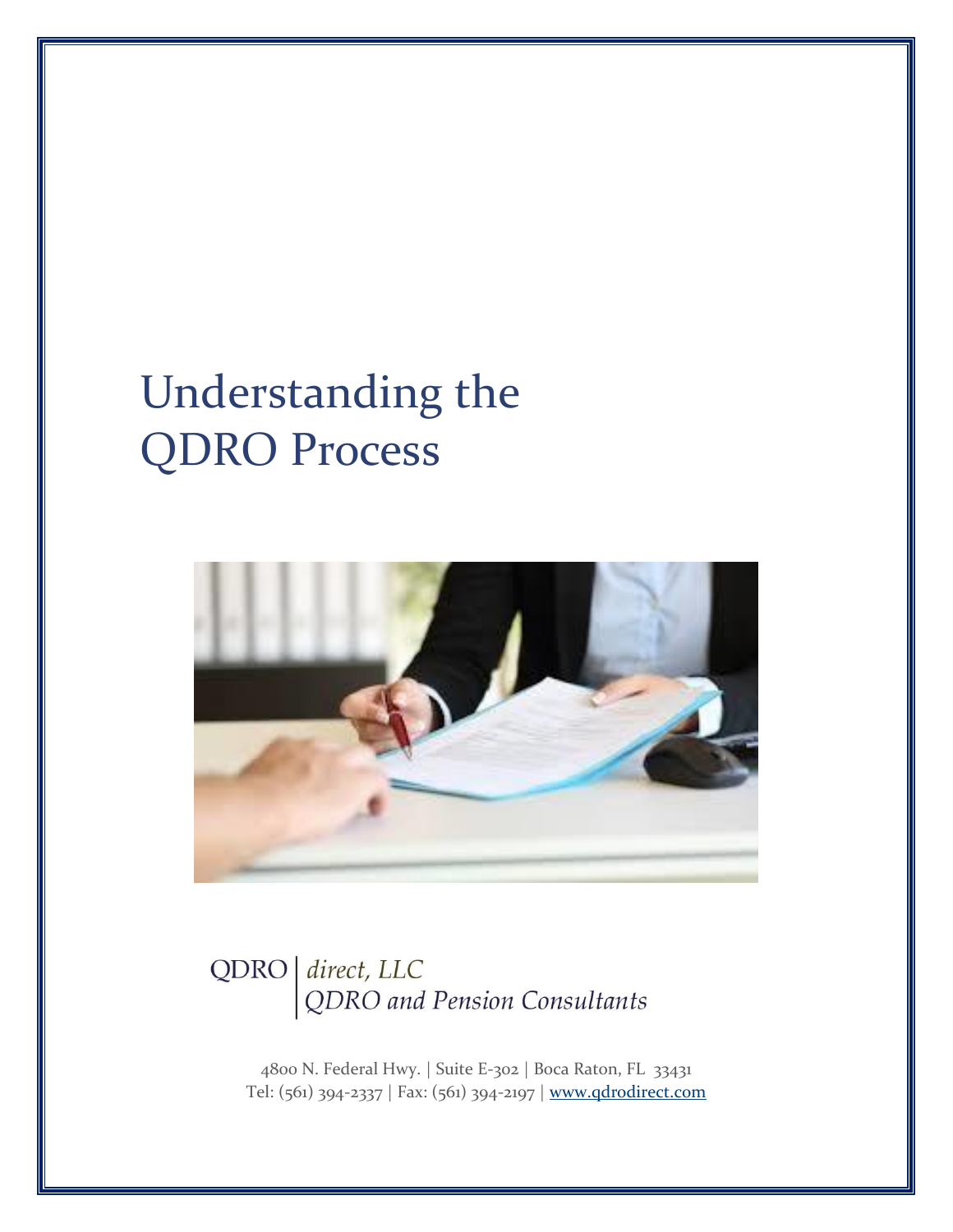#### Step 1: Drafting & Client/Attorney Review

QDRO direct, LLC will do an initial draft QDRO for review by you and/or your attorneys to make sure the terms of the QDRO meets the terms and intent of the Settlement Agreement and/or Divorce Decree. A QDRO cannot re-write the terms of an Agreement/Divorce Decree.

- − The initial draft will be done within 7-10 business days of receiving all the required information and documents required
- − The initial draft will be sent to you and/or your attorneys for review and comment. *(QDRO direct, LLC are not attorneys and cannot give legal advice or file legal documents)*
- − Once we receive approval from you and/or your attorney, we will send the QDRO to Plan for pre-approval, if elected and available. If we do not receive pre=approval and/or comments within 14 business days, we will automatically send to the Plan for pre-approval unless a specific Plan does not offer pre-approval services.

#### Step 2: Pre-approval by the Plan

Most Plans will review a draft QDRO prior to it being filed with the Court to ensure that the terms and intent of how the retirement plan is to be divided can be administered by the Plan. The plan will issue a determination letter either approving the QDRO or asking for specific changes. **Most plans deny the initial draft and will request changes**. **This is common.**

#### **Timeframe: Most Plans have a 30-60 day pre-approval timeframe.**

There are some plans that will not do pre-approvals (such as Fidelity) and therefore, will only review a court-executed, certified copy of the QDRO. If the initial QDRO is denied, an Amended QDRO will need to be filed with the Court and additional legal fees may apply.

Once we receive an approval, the pre-approved QDRO goes to you and/or your attorney to file with the Court. QDRO direct, LLC are not attorneys and cannot do court filings.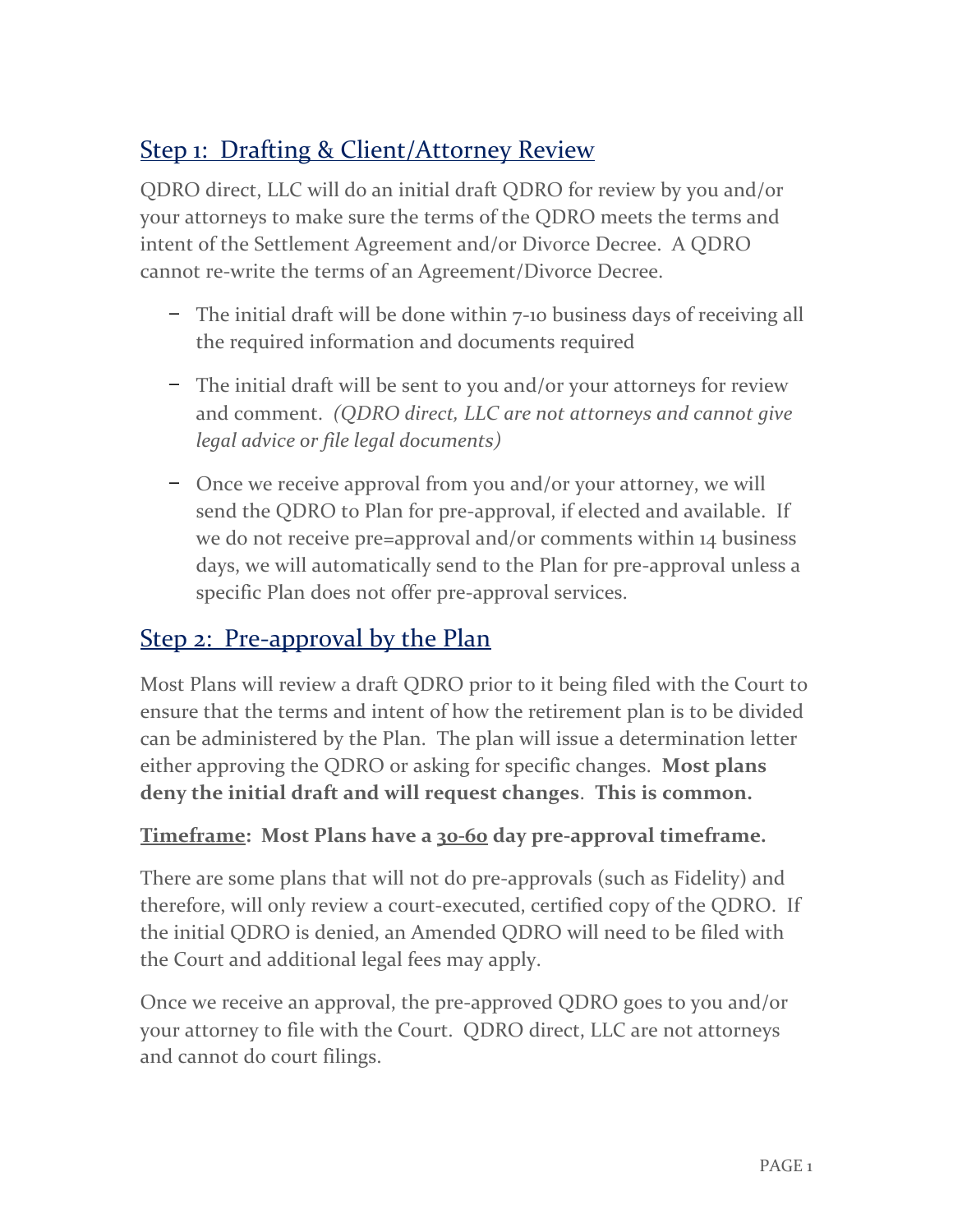#### Step 3: Court Filing by You and/or Your Attorney

You and/or your attorney will be responsible for filing the QDRO with the Court. Once the Judge has signed the QDRO, an original, certified copy (with the original seal) will need to be obtained from the Clerk's office and sent to the Plan. Most, but not all, Plans require the original seal on the QDRO so it's important to make sure an original, certified QDRO is sent to the Plan, not just a copy signed by the Judge.

- File the QDRO with the Court and obtain the Judge's signature
- Obtain an original, certified copy (with a seal) from the Clerk of Court
- Submit the certified QDRO to the Plan for final processing

#### Step 4: Submit the certified QDRO to the Plan for Final **Processing**

After you and/or your attorney have obtained an original, certified copy of the QDRO signed by the Judge, you and/or your attorney will need to send the certified QDRO to the Plan and/or QDRO Administrator for final processing.

This process can take another 30-60 days, depending on the Plan procedures. Once the certified QDRO has been "qualified", the Plan will send a qualification letter outlining the process and timeframe for establishing a separate account and processing the transfer. Once the separate account is funded, the Plan will then send a final letter outlining what your account information is, how to access your account and may outline your distribution options.

#### Step 5: Distribution Consultation & Financial Planning

You and/or your client are entitled to a distribution consultation as part of the QDRO fees paid. The consultation will explain what your distribution, withdrawal, rollover and/or transfer options are, as well as any tax consequences and/or penalties that may be associated with each option. This consultation is voluntary, but most clients find it very useful to assess their financial position.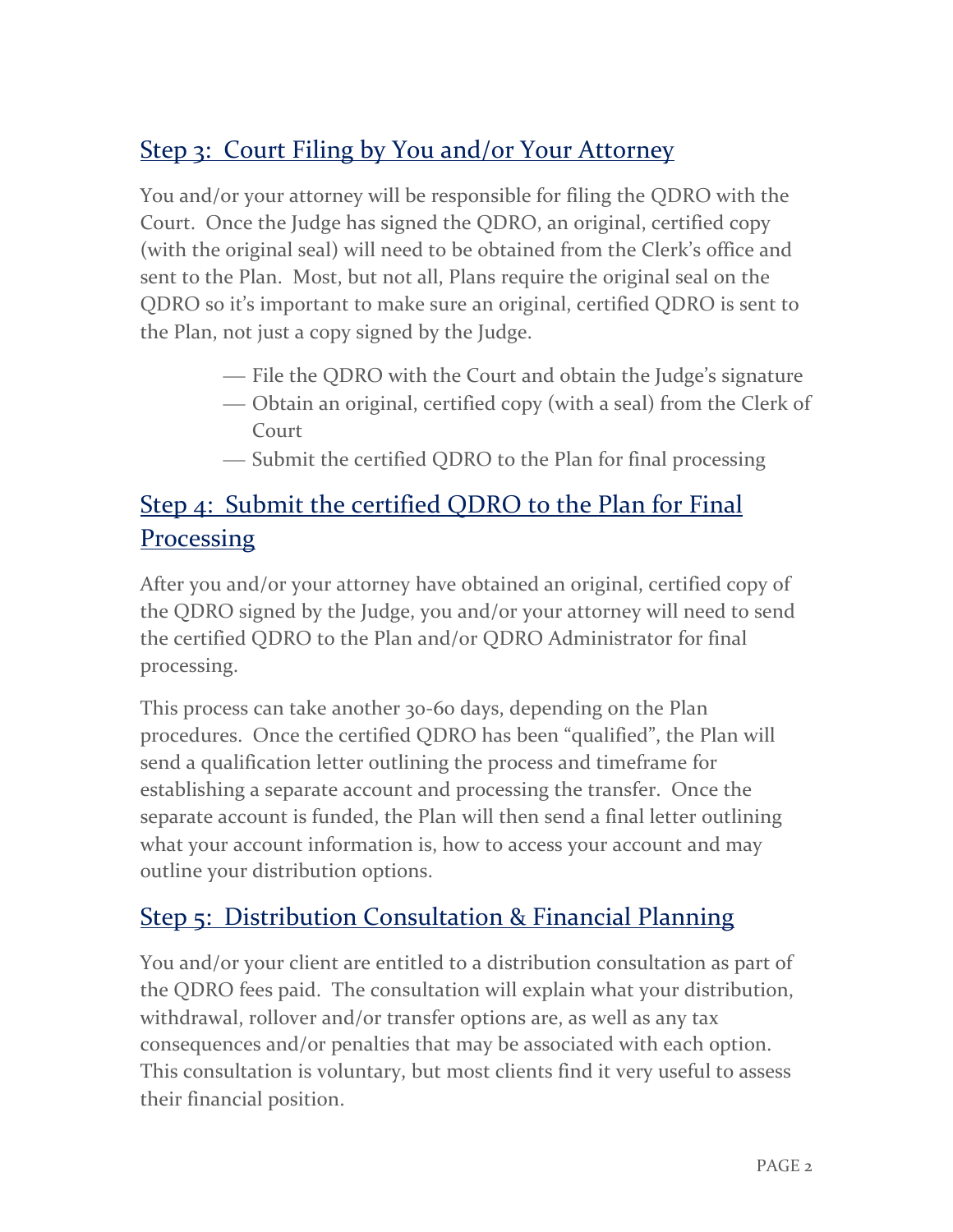Additionally, we have strategic relationships with wealth and financial advisory firms who can assist you with more in-depth financial planning and also give you a second opinion on any advice you may have already received. It never hurts to get more than one opinion. We understand the unique financial challenges that exist after a divorce.

Once the Distribution Consultation is complete, our services are concluded. As we are not the custodian of the funds, any questions regarding timing of the distribution must be directed to the Plan.

## F.A.Q:

#### 1. What is a QDRO?

A qualified domestic relations order is a special court order that is required to allow a person a right to a portion of the retirement benefits his or her former spouse earned under an ERISA governed retirement plan. It allows the non-participant spouse to receive funds without tax and/or penalties due to the divorce. QDROs are typically prepared during divorce proceedings, though they can be filed years after divorce.

In a QDRO, the person who earned the benefit is called the "participant" and the person who is designated to receive a share of that benefit is called the "alternate payee." An Alternate Payee can only be a spouse, former spouse or dependent of the Participant.

You cannot receive and/or transfer funds from an ERISA governed retirement plan without a QDRO.

#### 2. How long does the process take?

The QDRO process is not a quick process. It often takes a minimum of 60- 90 days for a transfer to take place but often it can take up to 6 months. However, the Department of Labor does allow 18-months.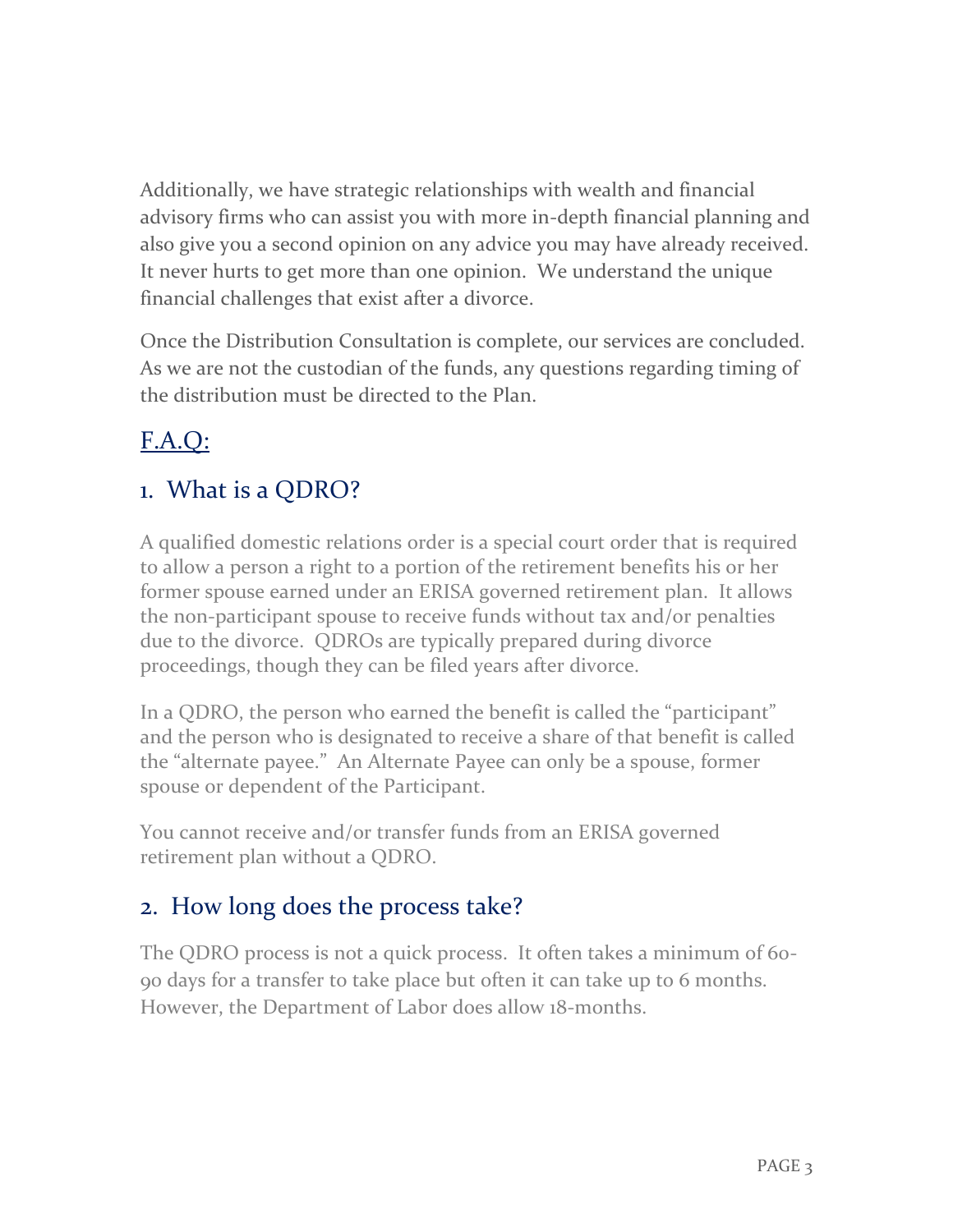#### 3. When will I get my money?

Again, it depends on how long the Plan takes to review and process the final, approved QDRO. Most QDROs take a minimum of 90 days, as most Plans have a 30-60 day approval process. Some QDROs can be processed quicker and some take much longer. On average, we see QDRO transfers occurring within 4-6 months.

#### 4. How do I get the money? What are my options?

Once the Plan approves the QDRO, they are required to set up an "Alternate Payee Account" at the Plan. They cannot pay directly to an Alternate Payee from a Participant account. Once the Account is set up in the Alternate Payee's name, then the Alternate Payee has several options from leaving the money in the Plan, to rolling it over into their own IRA to taking a cash distribution or a combination of the options.

An Alternate Payee cannot take a loan.

### 5. Can I roll my money into an IRA?

It depends on the type of retirement plan that is being divided and whether the Alternate Payee has met the qualifying events. Most 401(k), Profit Sharing, Money Purchase Plans and other defined contribution plans do allow a direct rollover to an IRA.

We do offer distribution and rollover consultations as part of the QDRO fees paid and are affiliated with financial and wealth planning firms who can assist you with establishing and managing your IRA.

#### 6. Are there any pitfalls for rolling the money into an IRA?

There are several ways to do a rollover and/or transfer to an IRA. The rollover and/or transfer option that is best for you depends on whether you will need any of the money in the short-term. There are special election options under a QDRO account that allows you to take money out without penalties. Once you roll money into an IRA, you lose that special election options. Additionally, some employer plans allow you to take money out at age 55 versus age 59 under an IRA. We highly recommend you take